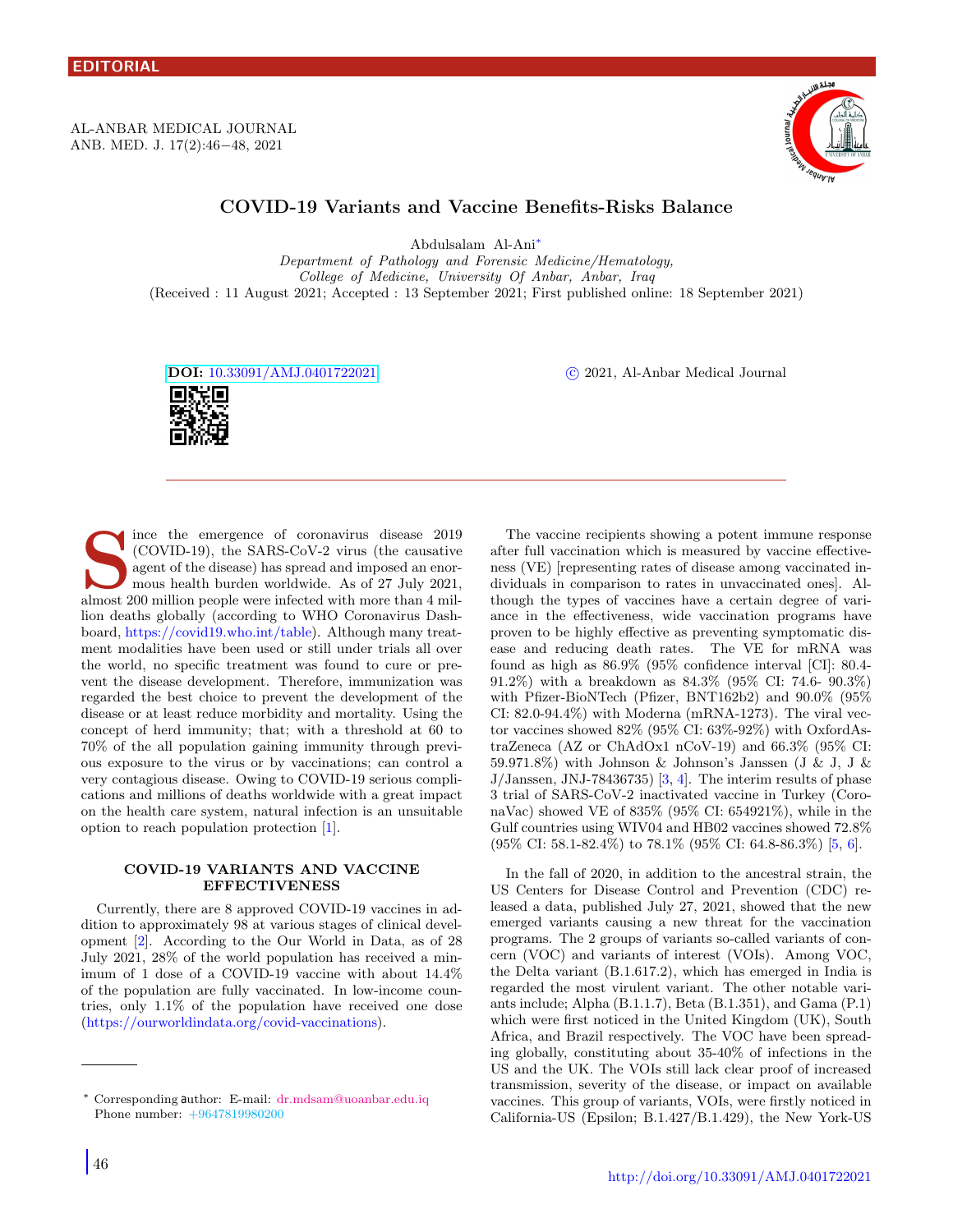(Iota; B.1.526), the UK and Nigeria (Eta; B.1.525), and in India (Kappa; B.1.617.1 and B.1.617.3) [\[4\]](#page-2-3).

The CDC data showed growing evidence indicates that fully vaccinated individuals are at reduced risks, even caused by Delta variant, of severe illness, hospitalization and death from COVID-19 compared with unvaccinated people. However, VE was lower in preventing infection or symptomatic infection that caused by other variants in comparison with Alpha variant or the ancestral strain [\[4\]](#page-2-3). The VE of Pfizer or AZ vaccine was notably lower among people with Delta variant than those with Alpha variant (30.7%; 95% CI, 25.2-35.7 vs. 48.7%; 95% CI, 45.5-51.7); with similar results for both vaccines. Besides, the effectiveness was more after 2 doses than after one dose for both vaccines. With 2 doses of Pfizer, the effectiveness was  $88.0\%$  (95% CI, 85.3 to 90.1) among persons with the Delta variant and 93.7% (95% CI, 91.6 to 95.3) among those with the alpha variant. The effectiveness of 2 doses for AZ was 67.0% (95% CI, 61.3 to 71.8) and 74.5% (95% CI, 68.4-79.4) among persons with the Delta and Alpha variants respectively [\[7\]](#page-2-6).

Data from the Public Health England (PHE), published a pre-print study [\[8\]](#page-2-7), that estimated the risk of hospitalisation in a form of VE against hospitalization (VE  $= 1$ - OR of symptomatic disease x HR of hospitalization). The study demonstrated that the VE against hospitalization from severe COVID-19 after two doses of vaccine (Pfizer or AZ) was higher than one dose. In addition to that, VE of 2 doses was slightly lower among persons with the Delta variant than those with Alpha variant. VE with 2 doses, for Pfizer vaccine was 96% (95% CI, 86-99%) among persons with the Delta variant and 95% (78-99%) among those with Alpha and for AZ was 92% (95%, CI 75-97) and 86% (95% CI, 53-96) among those with Delta and Alpha variants respectively. Moreover, the effectiveness with 1 dose of Pfizer was 94% (95% CI, 46-99) among persons with Delta variant and 83% (95% CI, 62-93) with Alpha variants and for AZ, was 71% (95% CI, 51-97) and 76% (95% CI, 61-85) among those with Delta and Alpha variants respectively.

An unwelcome twist in the pandemic that some fully vaccinated people can carry big loads of the Delta variant with so-called breakthrough infections and can spread the virus to others just as readily as unvaccinated people. This finding played a role in renovated recommendations that every person, vaccinated or not, needs to wear masks indoors in certain public situations [\[9\]](#page-2-8).

It was proposed that the vaccine has to have not less than 70% efficacy to prevent an epidemic and  $\geq 80\%$  to a larger epidemic without other measures; such as social distancing [\[10\]](#page-2-9). Hence, the vaccination is effective against severe infection, hospitalization and death caused by the VOC and no clear data for the disease caused by the VOIs which is still a matter of increasing importance.

#### VACCINES SIDE EFFECTS AND SAFETY

The COVID-19 vaccines are safe and effective and, as with other vaccines and medicines, are not free of side effects. The adverse reactions usually of mild to moderate and shortlasting which differ according to the specific vaccine. Most common effects include; fever, chills, headache, fatigue, muscle pain, pain at the injection site, and diarrhea [\[11\]](#page-2-10). Anaphylaxis was regarded as a rare safety warning (2-5 per million vaccinated) reported from the clinical trials, needs to be evaluated in patients with allergy to vaccines components and to be considered for all vaccinated people at the time of 1st dose. Myocarditis and pericarditis, a rare serious adverse events were reported after mRNA vaccines among people ages 30 and younger with a total number of 1,249, as of July 30,2021. A very rare events of Guillain-Barr Syndrome (GBS) were reported in around 143 after more than 13 million J & J vaccine doses administered [\[12\]](#page-2-11).

In February 2021, a new safety signal of blood clot condition emerged with the AZ vaccine. A phenomenon resembles heparin-induced thrombocytopenia (HIT), which is socalled vaccine-induced immune thrombotic thrombocytopenia (VITT), thrombotic thrombocytopenic syndrome (TTS), or vaccine-induced prothrombotic immune thrombocytopenia (VIPIT). The features of the syndrome characterized by thrombosis (venous or arterial), mostly at unusual sites (cerebral and/or splanchnic veins) with consumptive coagulopathy laboratory features that include; thrombocytopenia, hypofibrinogenemia and elevated D-dimer. The subjects showed an association with positive anti-PF4 (anti-platelet factor 4). Later, mid of April 2021, similar conditions were reported in recipients of another adenoviral vector, J & J vaccine [\[13,](#page-2-12) [14\]](#page-2-13). VITT estimated incidence was 7 to 10 cases/million people with the AZ vaccine in the UK and about 3.2 cases with the J & J vaccine in the US [\[14\]](#page-2-13).

Blood clot was regarded as a serious event associating the mRNA COVID-19 vaccines. A data, large preprint study from the UK, [\[15\]](#page-2-14) estimated the incidence of cerebrovascular and splanchnic (Portal) veins thrombosis (CVT and PVT) among mRNA COVID-19 vaccines recipients. The study reported that the CVT incidence after receiving the mRNA (Pfizer or Moderna) vaccine was 4.1 per million people and 44.9 for PVT. The absence of key hematological laboratory data including anti-PF4 antibodies from the enrolled subjects limits the ability to confirm whether the mechanism is likely to be of VITT or not. Furthermore, the data showed that the incidence of CVT and PVT were significantly greater, more than 9.5 times, in confirmed COVID-19 than that observed with mRNA vaccines. With COVID-19 cases the CVT and PVT were 39.0/million people (95% CI, 25.2 to 60.2) and 436.4 per million people (382.9-497.4) respectively. With people who received mRNA vaccines the CVT was 4.1 cases/million people (95% CI, 1.1 to 14.9) and the PVT was 44.9 cases/million people (95% CI, 29.7 to 68.0).

In summary, currently, vaccination is considered as the best strategy to protect people from COVID-19 and prevent severe illness and death. There are few proved vaccine mild side effects and the possibility of very rare serious events of coagulopathy. However, vaccines have proved efficacious and safe and hopefully, be able to eradicate the devastating COVID-19 pandemic. Nevertheless, rapidly progressing updates of the era of COVID-19 pandemic are being continuously monitored.

### ACKNOWLEDGEMENT

I would like to thank my colleague Alhafidh, Oday Z., MD, Intensivist at Mercy Medical Center, Long Island, NY-USA for his assistance in collecting some of the references.

## CONFLICT OF INTEREST

The author declares that there is no conflict of interest.